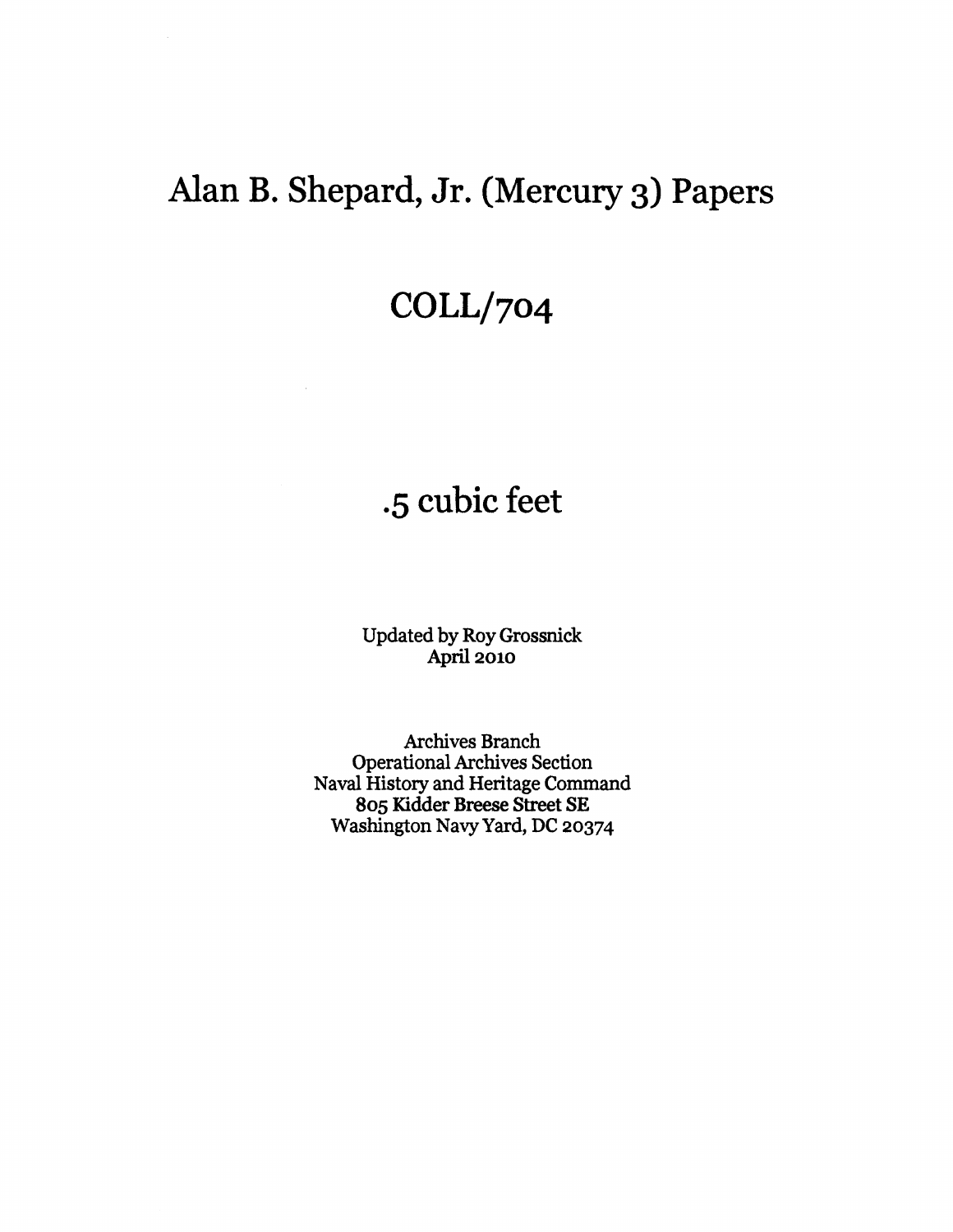# Records Relating to Mercury **3**  and Commander Alan B. Shepard, Jr., USN

## 1959-1961

0.5 cubic feet

Finding Aid prepared by Wade Wyckoff November 2000

Operational Archives Branch Naval Historical Center 805 Kidder Breese Street SE Washington Navy Yard, DC 20374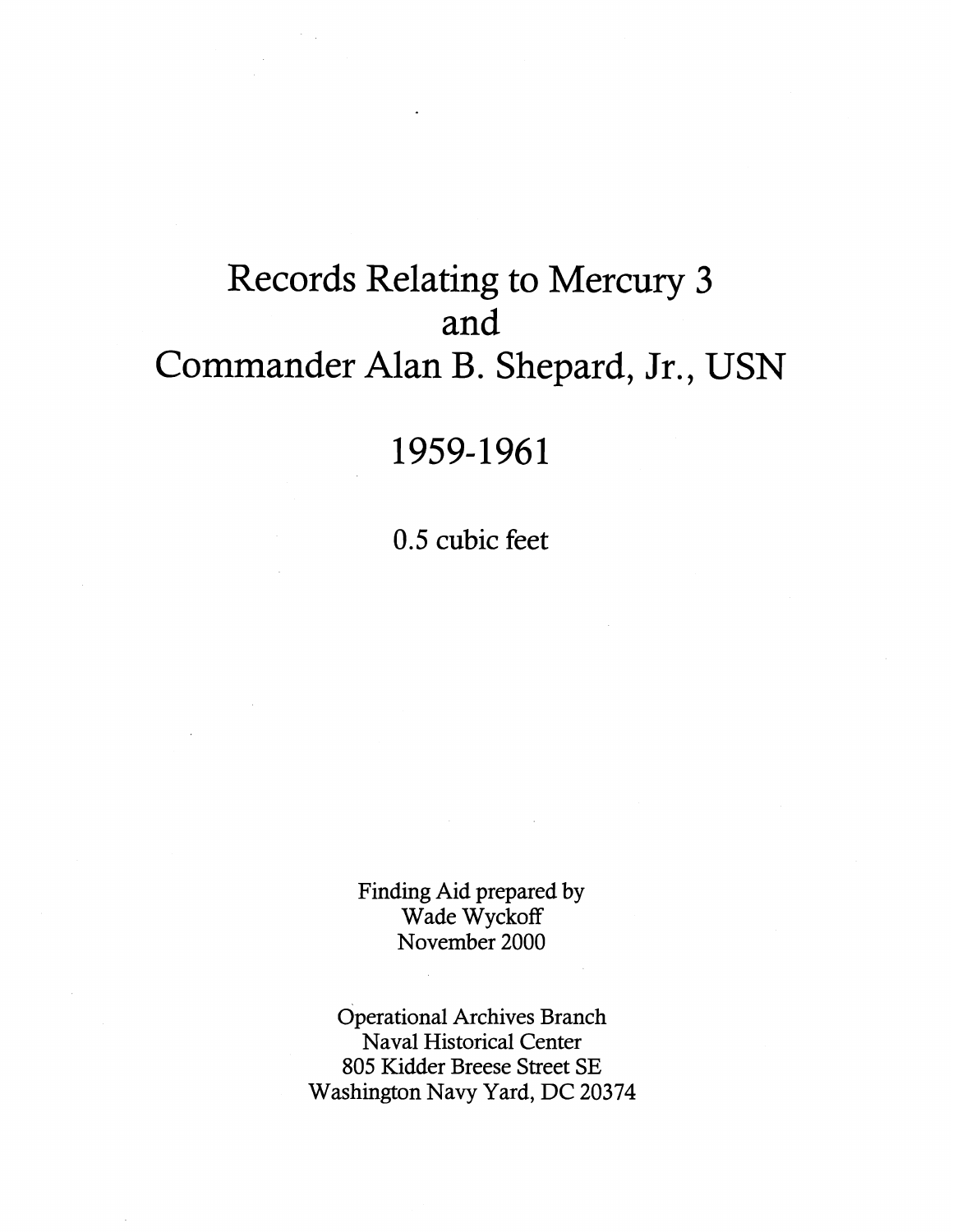#### **Historical Note**

On 5 May 1961, Commander Alan B. Shepard, Jr. became the fist American to go into space as he completed a flight reaching 116 miles high and 302 miles downrange from Cape Canaveral, Florida. The formal countdown for Mercury 3 began at 0830 (all times in Eastern Standard Time) on 4 May 1961. It was split into two parts, as experience showed it was preferable to run the countdown in two shorter segments allowing the launch crew some rest in between. All operations proceeded normally and were completed ahead of schedule. A build-in hold of approximately 15 hours was called at T-6 hours 30 minutes. During this time the various pyrotechnics were installed in the spacecraft and the hydrogen peroxide system was serviced.

The countdown resumed at 2330 on 4 May. A built-in hold of 1 hour took place at T-2 hours 20 minutes during which final preparation of the spacecraft was conducted. Shepard was transported to the Pad and the countdown continued, except for some minor holds, until T-15 minutes. At this time it was determined that photographic coverage of the launch and flight could not be obtained because of low clouds near the launch area. Weather forecasters predicted that visibility would improve rapidly within 20 to 45 minutes. During this time, one of the 400hz power inverters connected to the launch vehicle developed regulation problems. The count was reset to T-35 minutes and holding, and the clock restarted 86 minutes later following replacement of the inverter.

It was again necessary to hold the count at T-15 minutes for a final check of the realtime trajectory computer. The countdown then resumed and proceeded until liftoff at 0934. The capsule, *Freedom* 7, was recovered by an HUS-1 helicopter of HMR(L)- 262 following splashdown in the Atlantic. The helicopter transported Shepard and the capsule to the carrier *Lake Champlain* (CVS-39).

#### Sources:

NASA Project Mercury Mission MR-3. Available online. November 2000. http: **//science.ksc.nasa.gov/history/mercury/mr-3/n1r-3** .html

Grossnick, Roy A. *United States Naval Aviation 1910-1995.* Washington: Naval Historical Center, 1997.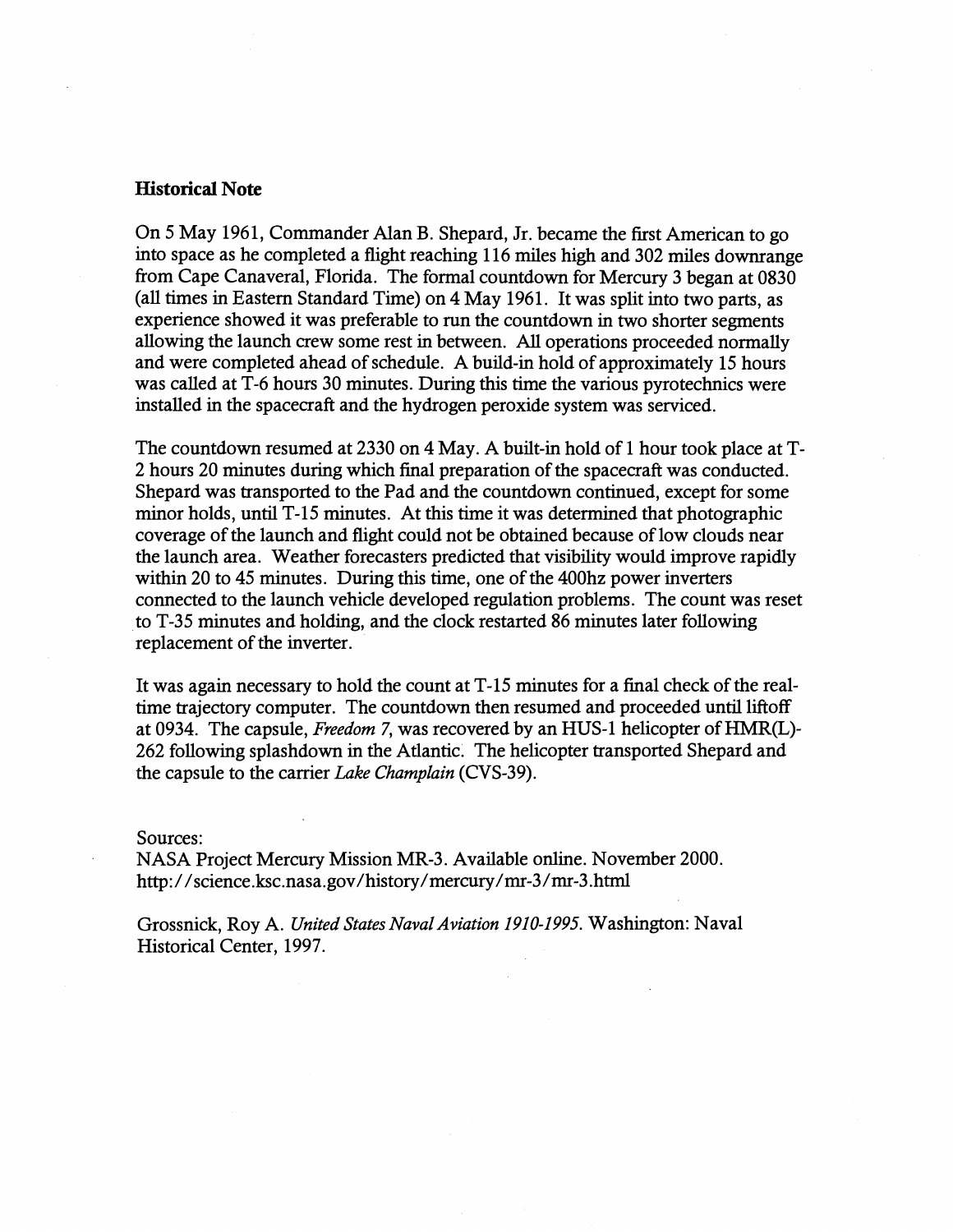#### **Scope and Content Note**

This collection contains miscellaneous records relating to the 5 May 1961 flight of Mercury **3** with astronaut Alan Shepard. The collection is arranged in four series.

Series I, Logs, consists mostly of aircraft navigation and radio logs. A group of logs recording the capsule recovery procedures is also present. They are arranged alphabetically by type.

Series 11, Communications, holds correspondence regarding Shepard's flight and the Mercury project as a whole. Also included is a group of Navy and Joint Chiefs of Staff messages. This message traffic discusses the Soviet space program, coordinates events for the Mercury **3** launch, and congratulates Shepard on his achievement. Material in this series is arranged chronologically.

In Series I11 are several miscellaneous items, including three photographs showing Captain Ralph Weymouth and Rear Admiral George Koch on USS Lake Champlain, helicopters lifting off from USS Valley *Forge,* and Shepard with the Mercury capsule on Lake Champlain. Two issues of Life magazine with stories about Shepard and the Mercury flight are also found in this series.

The final series consists of maps and charts used during the flight of Mercury **3.**  These large oversize charts include a World Aeronautical Chart, five Mercury Test Flight Charts, two Air/Surface LORAN Navigation Charts, a U.S. Air Force Jet Navigation Chart, and a Continental Entry Chart. Several of these have tracking data and other information recorded in pencil.